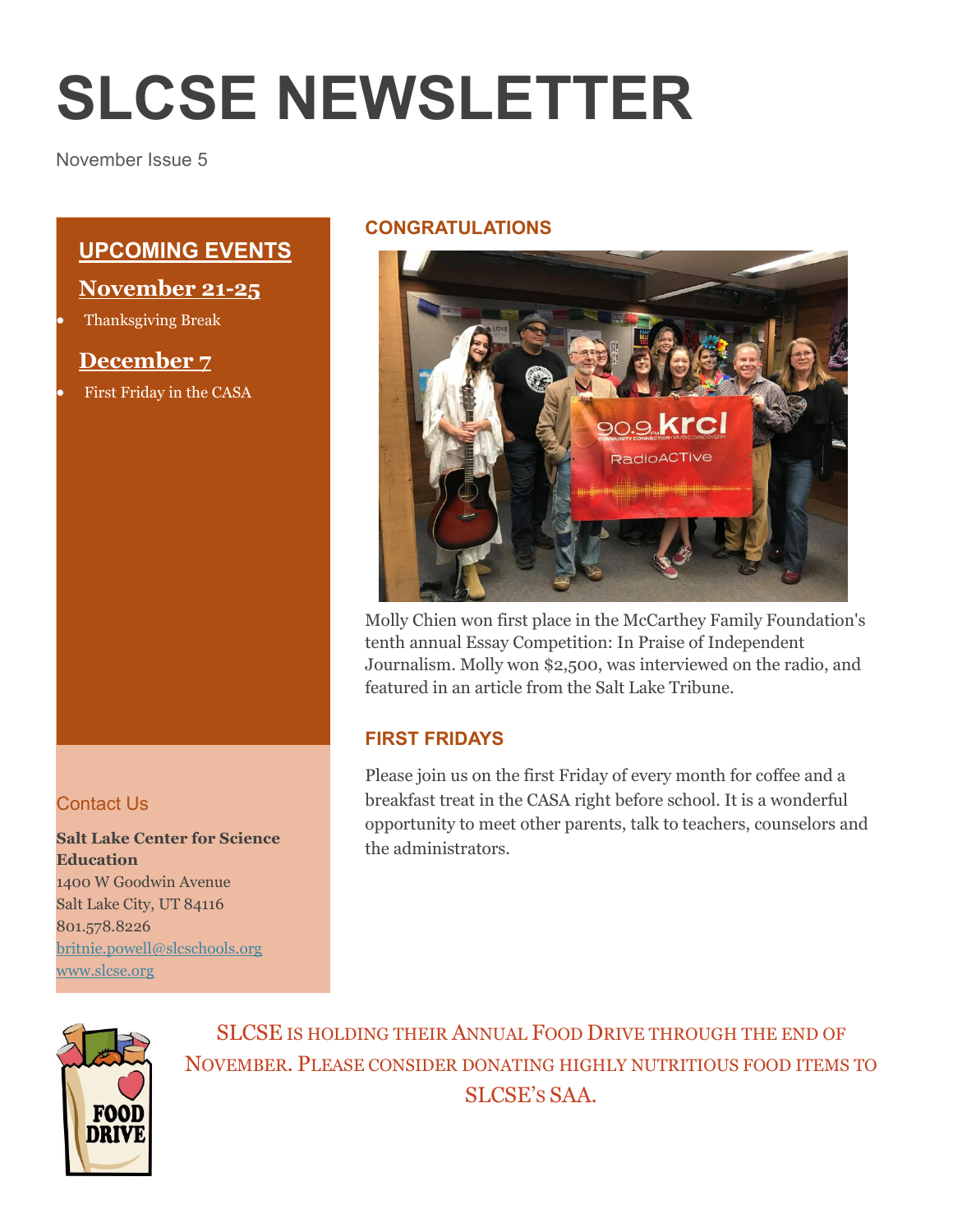#### **LIKE A HAWK**

Salem! My name is Aidana, and I am an exchange student from Kazakhstan. I am one of the luckiest students, living in a great state of great mountains—Utah. My school is Salt Lake Center for Science Education, which is very unique from other high schools. It is a place with funny teachers, a friendly community, and a good educational system.

For many years our school has cooperated with an international organization called HawkWatch. Every year, a group of students has a chance to experience their work. This year, I'm fortunate enough to be among those lucky students.



After several hours of the hardest hiking of my life, we reached the top of mountain where the crew had camped. "The best view comes after hardest climb," it is said, and it was true. I have never seen such breathtaking views before. I felt proud, happy, and a little bit tired, but the best part was still to come.

After our arrival, we started to look for different kind of raptors with the help of binoculars. At first it seems easy, but it is hard to find these birds when they are far away from you. My favorite part of this experience was working in a banding station, where people marked our feathered friends with special leg bracelets used to follow migration. In a blind, we waited in silence to capture one of the sky predators. After

marking the bird with a bracelet, my friends and I got to release the raptor. We really enjoyed the crew, who were scientists and have worked with HawkWatch for years. As a curious person, I had a million questions about these incredible creatures. For example, did you know that you can tell the age of some raptors from their eye color or the color of feathers on their back?

The golden eagle is one of the symbols of my country and also pictured on the flag of Kazakhstan. From ancient times, Kazakh culture was known for hunting with eagles. That's why I thought about my home while on this trip. I shared my culture with the crew and as a gift gave them the flag of Kazakhstan, which they really liked. It was an amazing time with my classmates and teacher. Sometimes, it is very important to leave the city, relax, and think about the beautiful wild nature that surrounds us. I will always have memories of shining stars, a fascinating sunrise, and lovely birds.